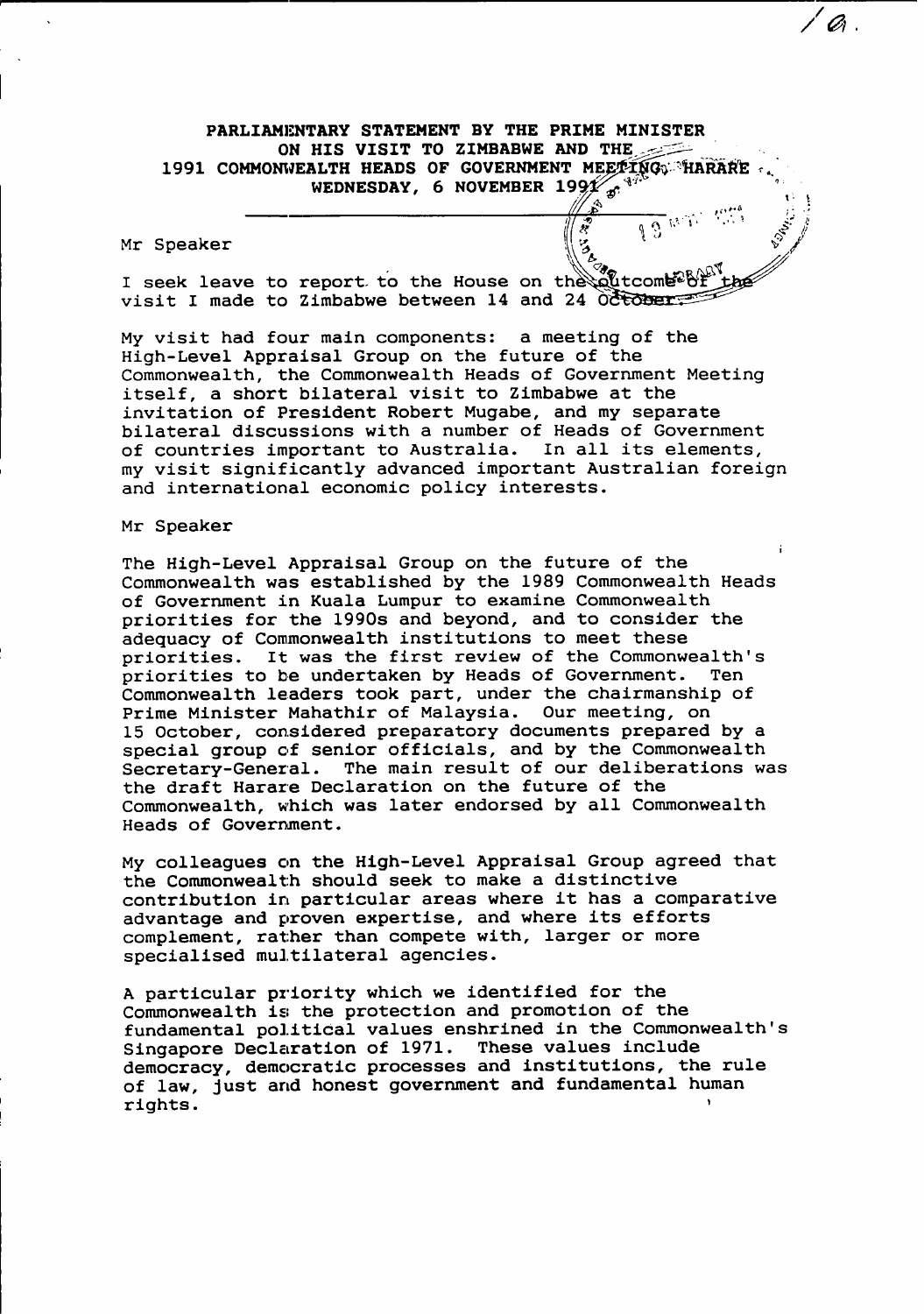The steady spread of these values around the world has been one of the most heartening international developments of the past few years. And I was struck **by** the degree of commitment to them which I found among my colleagues in Harare. But we all recognised that the Commonwealth countries are not perfect in this regard.

At Harare it was agreed that Commonwealth members should help one another to do better **by** developing institutions of democratic government. We recognised that in these areas the Commonwealth's unique strengths of a shared heritage and common language can contribute to a pragmatic and cooperative approach to solving problems.

We are already seeing that happen. The Commonwealth's role in election monitoring, guidelines for which were approved **by** the High-Level Appraisal Group, is one important area of assistance. The President of the Senate, Senator Sibraa, and the Hon Member for MacKellar have been involved in just such a monitoring exercise in Zambia in the past week.

The peaceful and orderly transfer of power in Zambia over the weekend is a sign of hope that the democratic principles of the Commonwealth will at last take deep root and flourish in Africa. I have sent messages both to Zambia's new president Mr Chiluba and to his predecessor, my old Commonwealth colleague Kenneth Kaunda, congratulating them on this historic achievement.

Other priorities which we identified for the Commonwealth include the promotion of sustainable development; further help to bring about a free, democratic, non-racial and prosperous South Africa; action to combat drug trafficking and abuse: and help with the particular economic and security problems of small Commonwealth states, many of which are in our own region.

Mr Speaker

The full Commonwealth Heads of Government Meeting was held between **16** and 21 October. Forty-seven countries were represented, forty-three of them **by** their Heads of State or Prime Ministers. President Mugabe of Zimbabwe chaired the meeting.

Issues on the agenda for the meeting included global trends and prospects, South Africa, the world economic situation, environmental issues and Commonwealth functional cooperation.

On South Africa, the principal issue facing **CHOGM** this year was to determine the Commonwealth's response to the fundamental process of reform which had been initiated in South Africa during the two years since Commonwealth Heads of Government last met.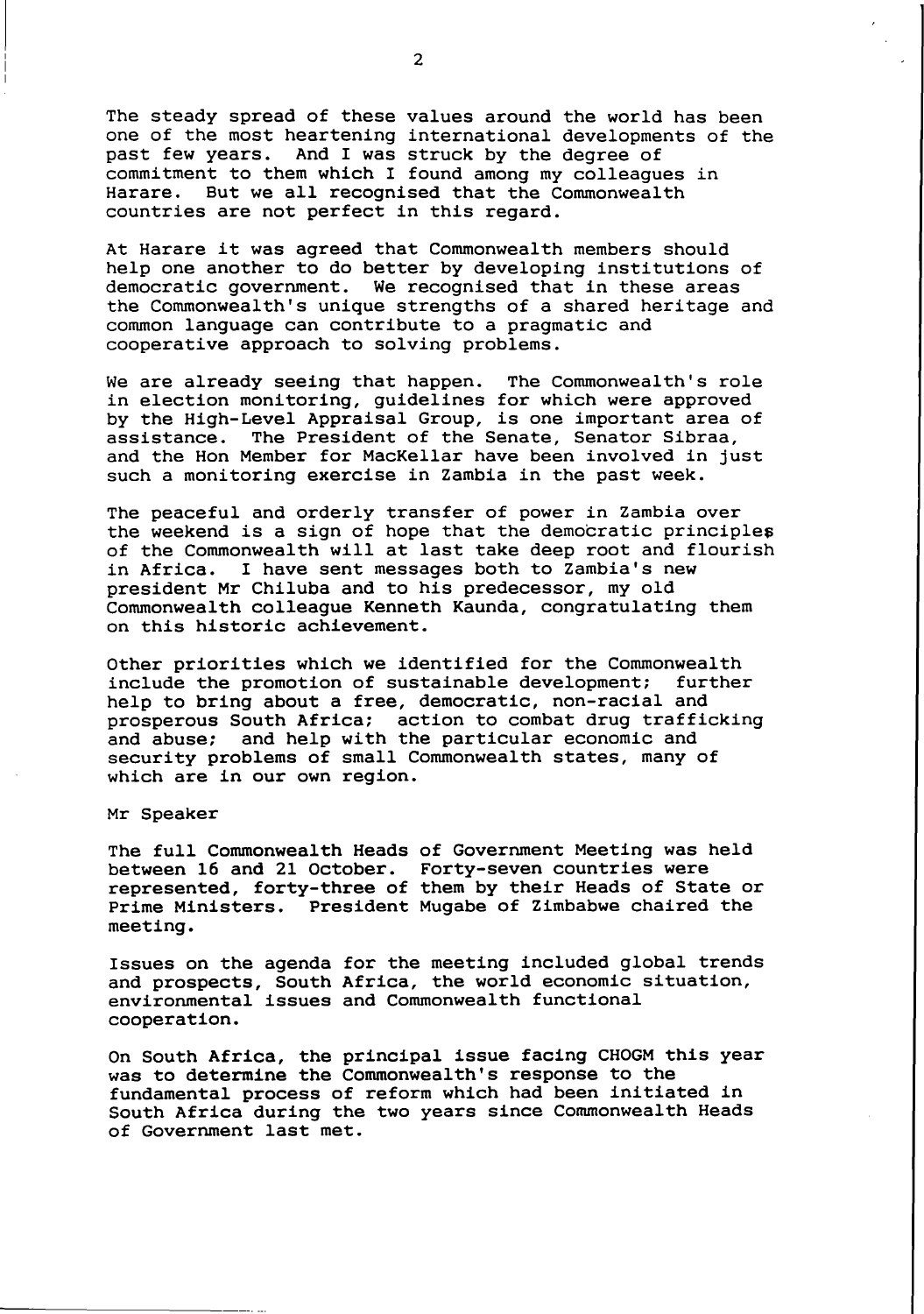The major steps which have been taken in South Africa to dismantle apartheid and commence the work of building a nonracial constitution were symbolised for us in Harare by the presence amongst us of Nelson Mandela. Two years ago when CHOGM met in Kuala Lumpur, Mandela was still a prisoner in a South African jail.

The change of heart in the South African Government symbolised by his release, and by the dismantling of the legislative pillars of apartheid, has been a spectacular vindication of the principled stance and practical measures that the Commonwealth, often at Australia's urging, has adopted on the South Africa issue in recent years.

But equally the massive progress in South Africa is a challenge to the Commonwealth to move with the times. It must respond to that progress in an imaginative and forwardlooking way which will ensure that the Commonwealth continues to lead international opinion in working for the well-being of all South Africa's peoples.

This is a challenge which the Commonwealth Heads of Government took up with alacrity. Even before CHOGM proper, began, at the High Level Appraisal Group meeting on October my Commonwealth colleagues showed their determination to ensure that the Commonwealth remained relevant and constructive.

They were determined in particular to establish a direct and vigorous dialogue with the principal parties to the reform process in South Africa, so that the Commonwealth could learn directly from those involved how it could best contribute to that process. CHOGM decided to despatch the Commonwealth Secretary-General, Chief Anyaoku, to South Africa. This week he will explore with the principal parties how the Commonwealth might assist in lending momentum to the process of negotiating a new constitution. Australia strongly supports this forward-looking step.

The same spirit was evident in the discussions of the future of Commonwealth sanctions on South Africa. The meeting recognised the significance which sanctions undoubtedly had in bringing the South African Government to the negotiating table.

And they recognised that as long as the process of reform continued to be frustrated and obstructed by acts of bad faith, sanctions would be important to maintaining the momentum of negotiations.

But equally they recognised - as Nelson Mandela himself said - that sanctions are doing serious damage to South Africa's<br>economy, and to the welfare of ordinary South Africans. For economy, and to the welfare of ordinary South Africans. that reason, sanctions should not be kept in place any longer than necessary.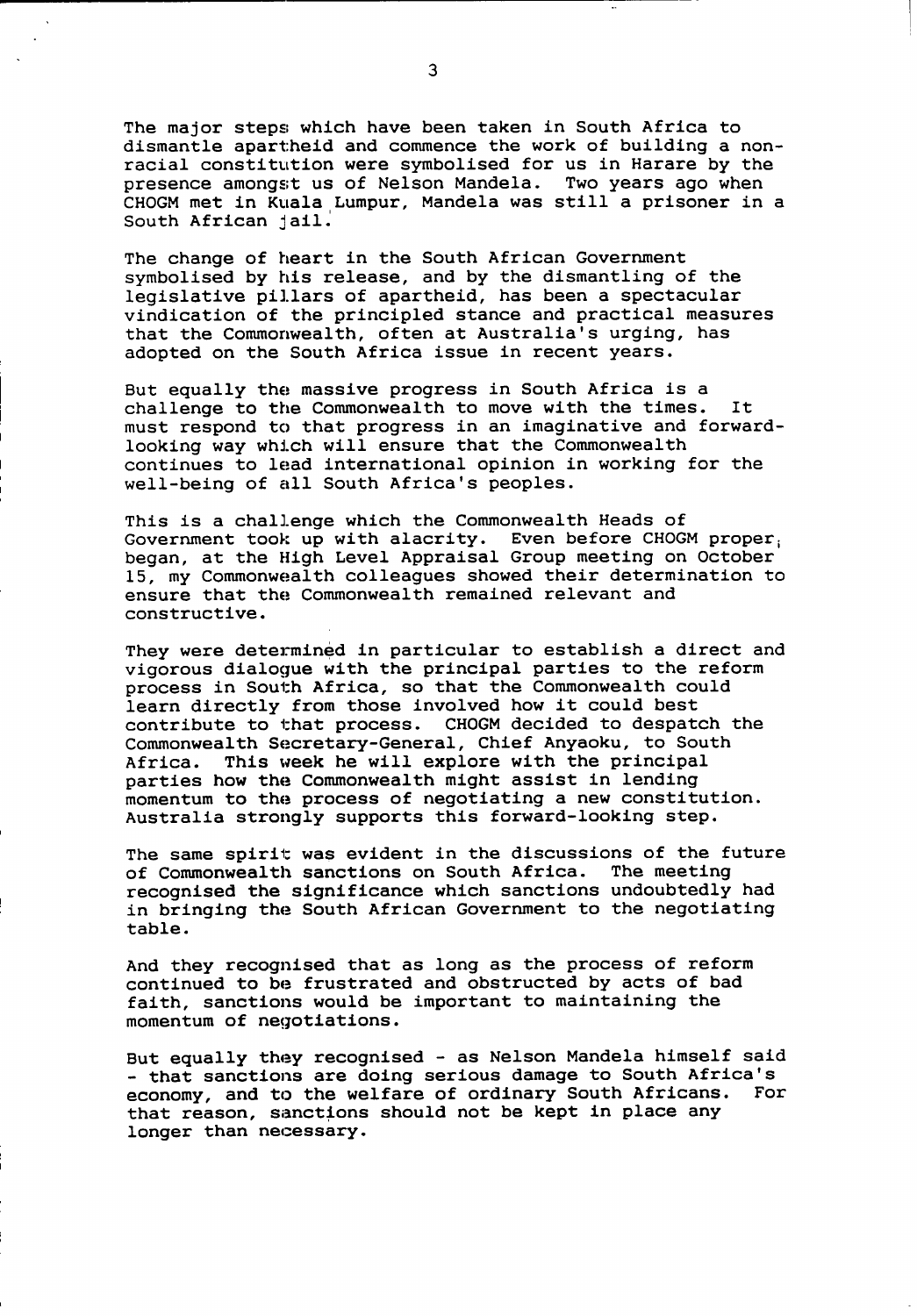In the light of these considerations, CHOGM decided to adopt the recommendations of the Commonwealth Committee of Foreign Ministers on South Africa (CFMSA) for a phased approach to the lifting of sanctions. The CFMSA's recommendations The CFMSA's recommendations. strongly reflected Australia's long-standing views, which had been vigorously put fcrward by Senator Evans at successive CFMSA meetings. We were therefore delighted with this outcome.

In accepting the CFMSA proposals, the CHOGM agreed to the immediate lifting of people-to-people sanctions, covering visa and consular matters, cultural and scientific ties, and air links. We are already implementing these decisions.

Trade and investment sanctions will be lifted once appropriate transitional mechanisms have been agreed, and financial sanctions will be lifted when a new constitution has been agreed. The arms embargo will be lifted only when a non-racial, democratic government is in place.

I was heartened by the views put to me by Nelson Mandela in my long and detailed private discussions with him on the prospects for reform in South Africa and the future of the Commonwealth's role. Mr Mandela told me he was confident that the pace of reform would allow rapid lifting of both trade and investment sanctions and financial sanctions. His confidence reflected a belief that the South African Government shared his concern about the effect of the sanctions on South Africa's economy. It also reflected his belief that the Government accepts that transitional arrangements must be finalised quickly, as it recognises that it cannot continue to be both umpire and player in the reform process.

The Commonwealth is now looking to the future South Africa. Its new focus, underscored in Harare, will be to help the people of South Africa manage the changes now upon them in ways that will ensure a new non-racial nation re-enters the international community in the best possible shape.

Australia is helping develop the democratic anti-apartheid movement's role in the sound economic management of post-apartheid South Africa. This was cited by a number of Commonwealth colleagues as a model for the sort of help the Commonwealth can provide.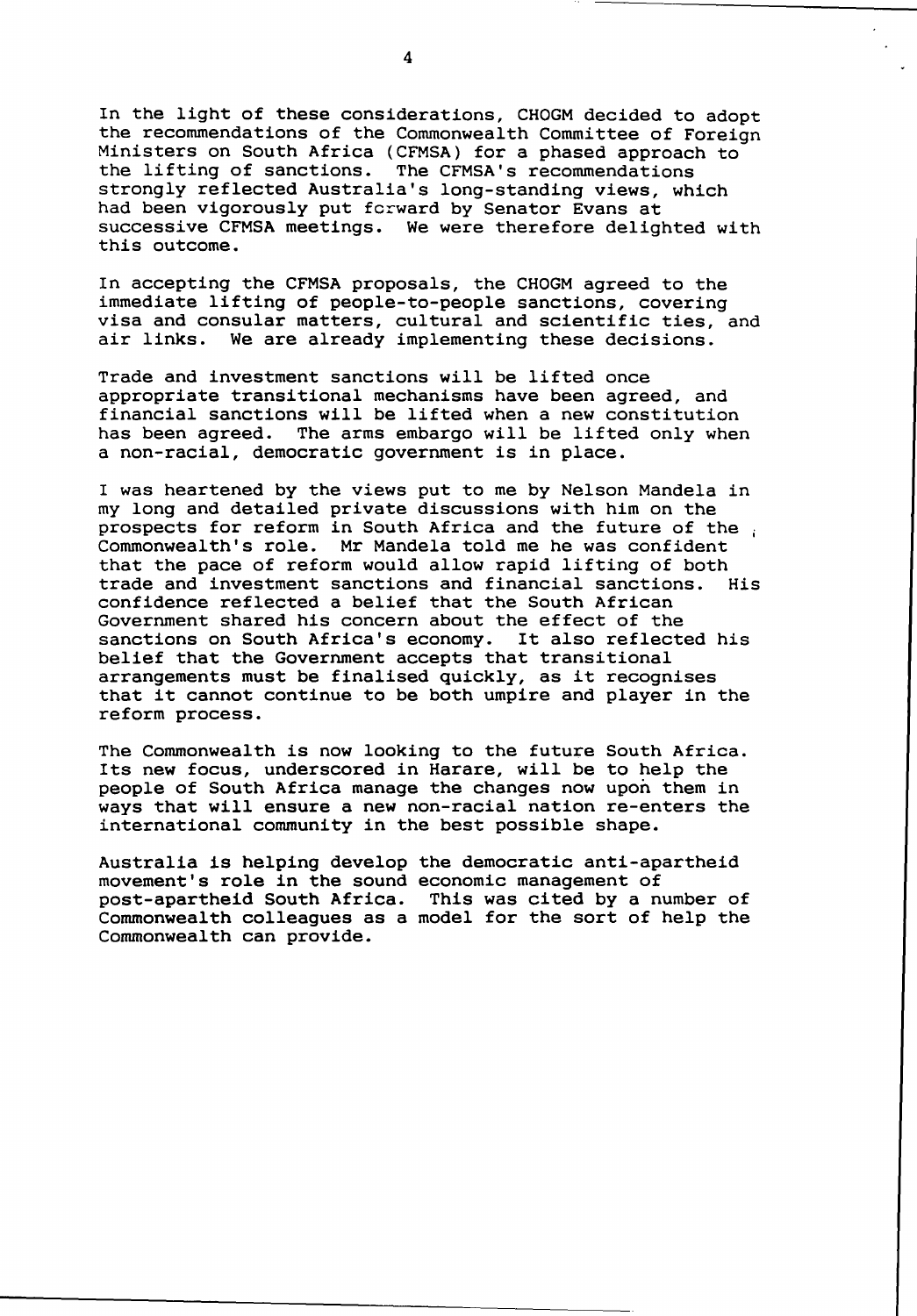#### Mr Speaker

The Commonwealth meeting unanimously endorsed the proposals of the **CFMSA** Ministers on the re-entry of South African sporting bodies into international competition as long as they achieve unity and are endorsed by the appropriate<br>non-racial sporting organisation in South Africa. It was non-racial sporting organisation in South Africa. particularly gratifying that we were able to have included in the meeting's communique specific reference to the Commonwealth's support for South African participation in the cricket World Cup in Australia and New Zealand early next year, and that the International Cricket Conference has since agreed to this.

### Mr Speaker

In the discussion of the world economic situation, Commonwealth leaders demonstrated their firm commitment to greater trade liberalisation. This diverse group of countries - developed and developing, and from every continent - recognised the perils of a drift towards greater protectionism.

They called for a successful, substantive and comprehensive outcome to the Uruguay Round, laying particular emphasis on a marked reduction in trade barriers and other distortions in agricultural markets. I told my colleagues that it would be tragic if, at the very moment the Cold War has ended and the world's hopes for peace seem closer to fulfilment than ever before, we were to undercut our achievement **by** a reversion to selfish, but finally self-defeating, forms of protectionism.

I was heartened **by** the strong support this message received from my Commonwealth colleagues. Like all Honourable Members, I hope that in the critical months ahead the leaders of the major trading nations take careful note of the message sent to them **by** one quarter of the world's population through their leaders in Harare.

Mr Speaker

The Commonwealth leaders also emphasised their continuing support for the protection of the global environment and the<br>achievement of sustainable development. They pledged achievement of sustainable development. themselves to work for a successful outcome of the United Nations Conference on the Environment and Development next year. I announced my own intention to attend that meeting, as did many of my colleagues. Commonwealth members will be cooperating closely in the months ahead to help ensure the success of this important meeting.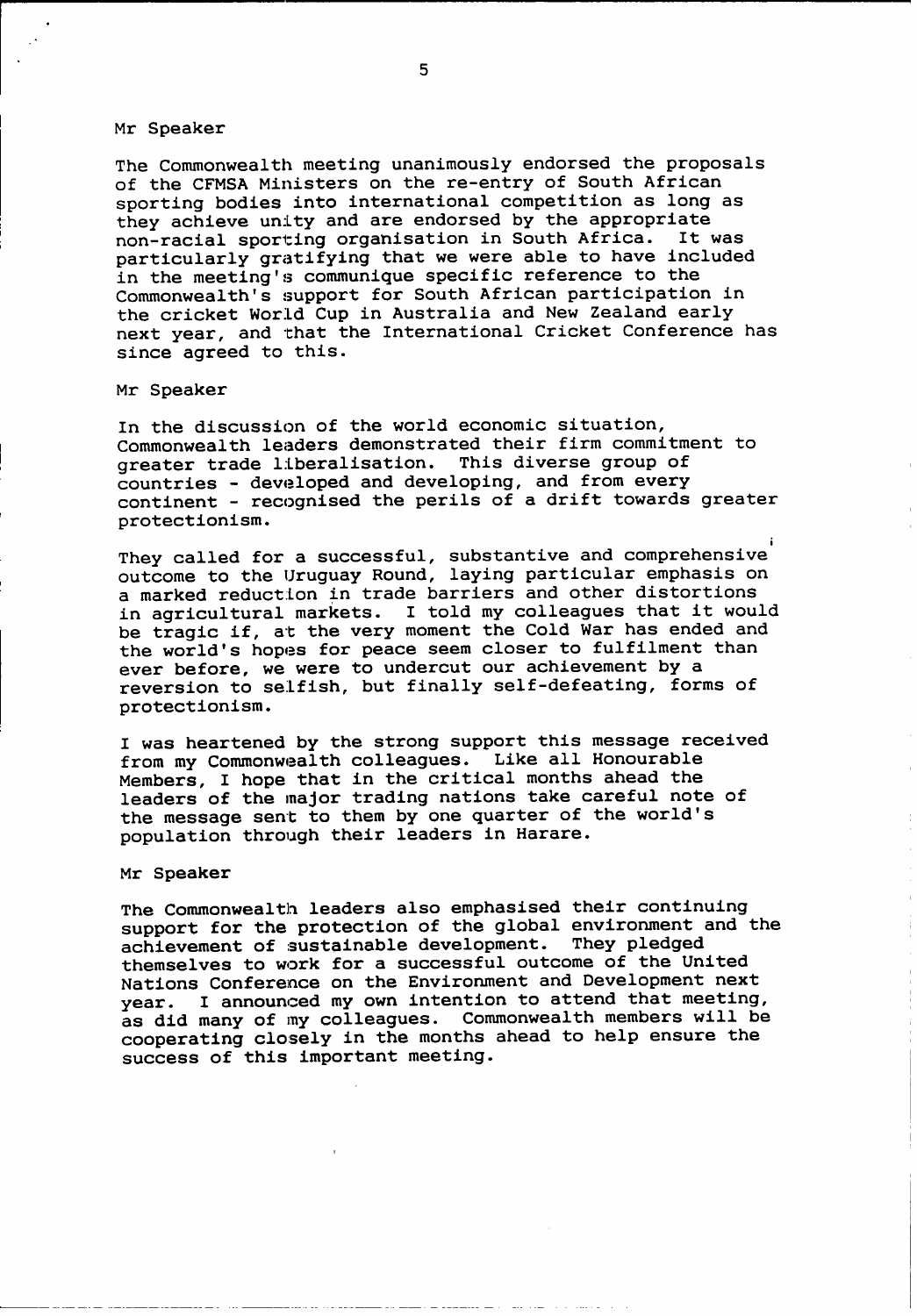Another issue discussed at the meeting, which I should mention briefly, was the report of a working party on the role of sport in the Commonwealth, including the Commonwealth Games. As Honourable Members will know, both Adelaide and Kuala Lumpur have applied to hold the 1998 Commonwealth Games. I made clear, in both my formal and informal contacts with my colleagues, that although Australia supports the principle of involving as many countries as possible in the future of the Games, we firmly believed Adelaide has the best bid for 1998 and that we would continue to work for its success.

Mr Speaker

In addition to my participation in the formal CHOGM sessions, I was also able to undertake a range of bilateral discussions with leaders of a number of countries important to Australia. Among these were Prime Ministers John Major of the United Kingdom, Brian Mulroney of Canada, Jim Bolger of New Zealand, Rabble Namaliu of Papua New Guinea, Dr Mahathir of Malaysia, Goh Chok Tong of Singapore and Rao of India. I was also able to hold discussions with President Vassiliou of Cyprus and Prime Minister Fenech-Adami of Malta as well as the Heads of Government of our Pacific Commonwealth neighbours.

My stop-over in Mauritius gave me an opportunity to talk at length to Mr Madun Dulloo, the Minister of Agriculture, Fisheries and Natural Resources about our growing economic relationship with Mauritius, our second largest trading partner in Africa.

It would not be appropriate for me to canvas the details of all my bilateral discussions, but there are a couple of specific points which I should mention.

Prime Minister Rao and I had a particularly useful discussion of Australia's relations with India and of the opportunities now opened up by his government's far-reaching moves to liberalise the Indian economy. He and I agreed that we should put renewed effort into our existing trade, economic and broader political exchanges. As he put it to me, "it is now time to take the initiative and push hard" to develop our relationship to its full potential. Officials from both countries will be working actively towards this goal.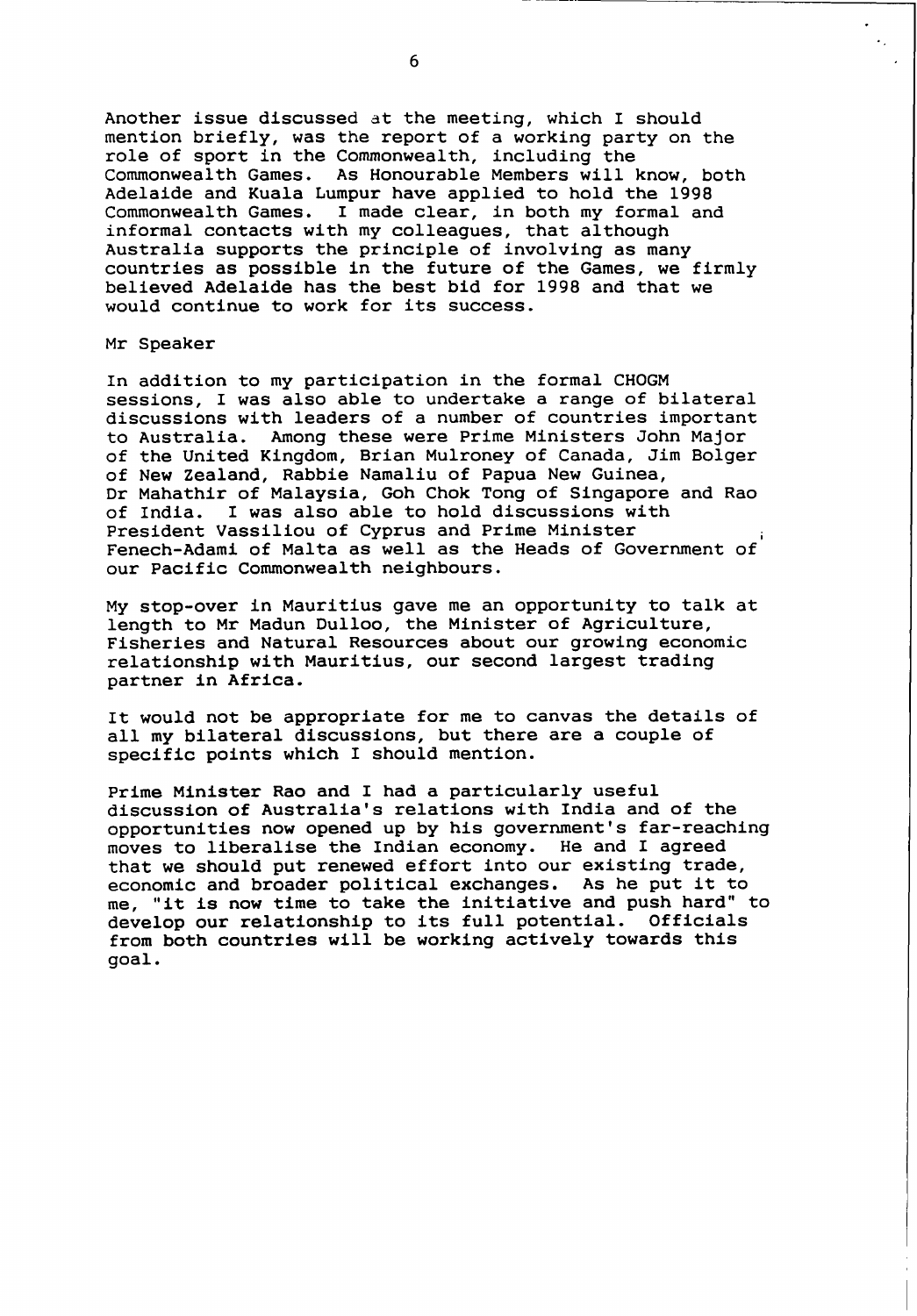With Dr Mahathir, as has been reported, I had a very amicable and productive conversation about a range of economic and political issues, including the tensions which had entered our bilateral relationship as a result of Malaysian concerns about some reports and portrayals in the Australian media. Both of us fully accepted that the role of the free press in Australia was not at issue; my Government regarded this as a fundamental feature of our society and wou:ld not in any circumstances seek to undermine it. But we also acknowledged that there were times when inaccurate or distorted reports or portrayals were of such a kind that it was proper for governments to dissociate themselves from them, and we each agreed that we would be prepared to do this if the circumstances made this appropriate. We agreed that our relationship was now fully back to normal.

I had a valuable discussion with President Vassiliou about the situation in Cyprus. I told him that I was greatly looking forward to his visit to Australia later in the year.

I was also able to discuss the tragic situation in Sri Lanka with the Sri Lankan representative in Harare. I have since; written to President Premadasa, who was unable to be present at **CHOGM,** reaffirming to him my Government's support for a Commonwealth good offices role in Sri Lanka, if that could help to bring an end to the violence.

Mr Speaker

**My** short bilateral visit to Zimbabwe at the invitation of President Mugabe was a particular pleasure for me. In part, President Mugabe's invitation was a mark of appreciation for the role which Australia played in the long and difficult process of securing Zimbabwe's independence - and I pay tribute here to the part which my predecessor Mr Malcolm Fraser played in this; for the support we offered through our peacekeeping forces and election observers in the transition period; and for our aid and assistance in the immediate aftermath of independence and since.

I was able to discuss in a long meeting with President Mugabe a range of regional and international issues, including his views on the future of southern Africa, as well. as developments inside Zimbabwe and our bilateral relationship. I was heartened **by** the commitment to multi-party democracy in Zimbabwe which President Mugabe evinced in our discussions.